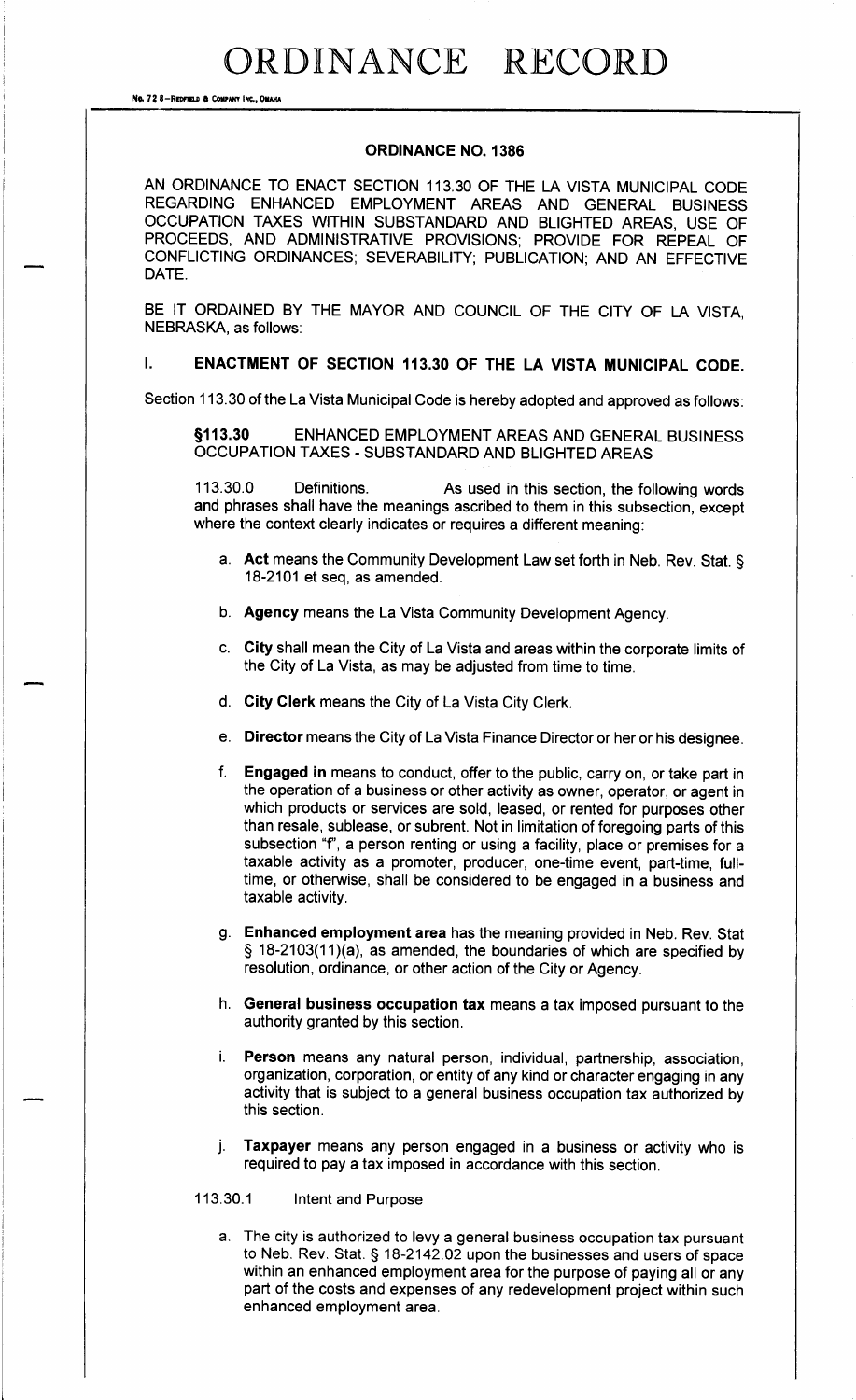No. 72 8-REDFIELD & COMPANY INC., OMAHA

- b. Any such tax shall be for revenue purposes. The collection of such a tax shall be made and enforced in such a manner as the city council shall by ordinance determine to produce the required revenue.
- c. The city council determines that it is necessary, desirable, advisable, and in the best interests of the city to periodically impose general business occupation taxes within certain enhanced employment areas, as authorized by the Act and from time to time approved by the city council.

### 113.30.2 Taxes Authorized

- a. General business occupation taxes pursuant to this section and Neb. Rev. Stat. § 18-2142.02 are authorized and shall be imposed upon such businesses or users of space within such enhanced employment areas, at such times and rates, based on such classifications of businesses, users of space or transactions, for such purposes and periods of time, and subject to such other terms and conditions, as from time to time specified by the city council. Unless otherwise specified by the city council in connection with a particular general business occupation tax and enhanced employment area, taxes shall be payable each calendar month.
- b. Any taxes imposed pursuant to this section 113. 30 shall be taxes on the taxpayers for the privilege of engaging in particular occupations within the City. A person engaged in an activity that is subject to a general business occupation tax may elect to itemize the tax levied and pass the cost of the tax through to customers or purchasers on bills, receipts, or other invoices provided to such customers or purchasers, but such itemization and passthrough of the cost of the tax shall not be required and each person engaged in the taxable activity shall remain liable for the tax imposed pursuant to this section.
- Taxes imposed pursuant to this Section shall be subject to applicable State or local laws, rules or regulations as adopted or amended from time to time.

## 113. 30. 3 Taxes Cumulative

- a. Any tax pursuant to this section shall be in addition to all other fees, taxes, excises, and licenses levied or imposed under any contract or any other provisions of this code or ordinances of the city from time to time, and in addition to any fee, tax, excise, or license imposed by the state or federal government.
- b. Payment of the tax imposed pursuant to this section shall not relieve the person paying the same from payment of any other tax now or hereafter imposed by contract or ordinance or by this article, including those imposed for any business or occupation he/she may carry on, unless so provided therein. The occupation taxes imposed by this article shall be cumulative except where otherwise specifically provided.
- c. Provided, however, operation of a cable television system pursuant to a franchise agreement or operation of a keno lottery game pursuant to an operating agreement with the City shall not be subject to general business occupation taxes under section 113. 30.

### 113.30.4 Term

Any general business occupation taxes imposed pursuant to this section shall commence and remain in effect for such period as specified by the city council, and in any event shall not terminate so long as bonds are outstanding which were issued stating such occupation tax as an available source for payment.

#### 113.30.5 Use of Revenues

Proceeds of any tax imposed pursuant to this section shall be used for the purpose of paying all or any part of the costs and expenses of any redevelopment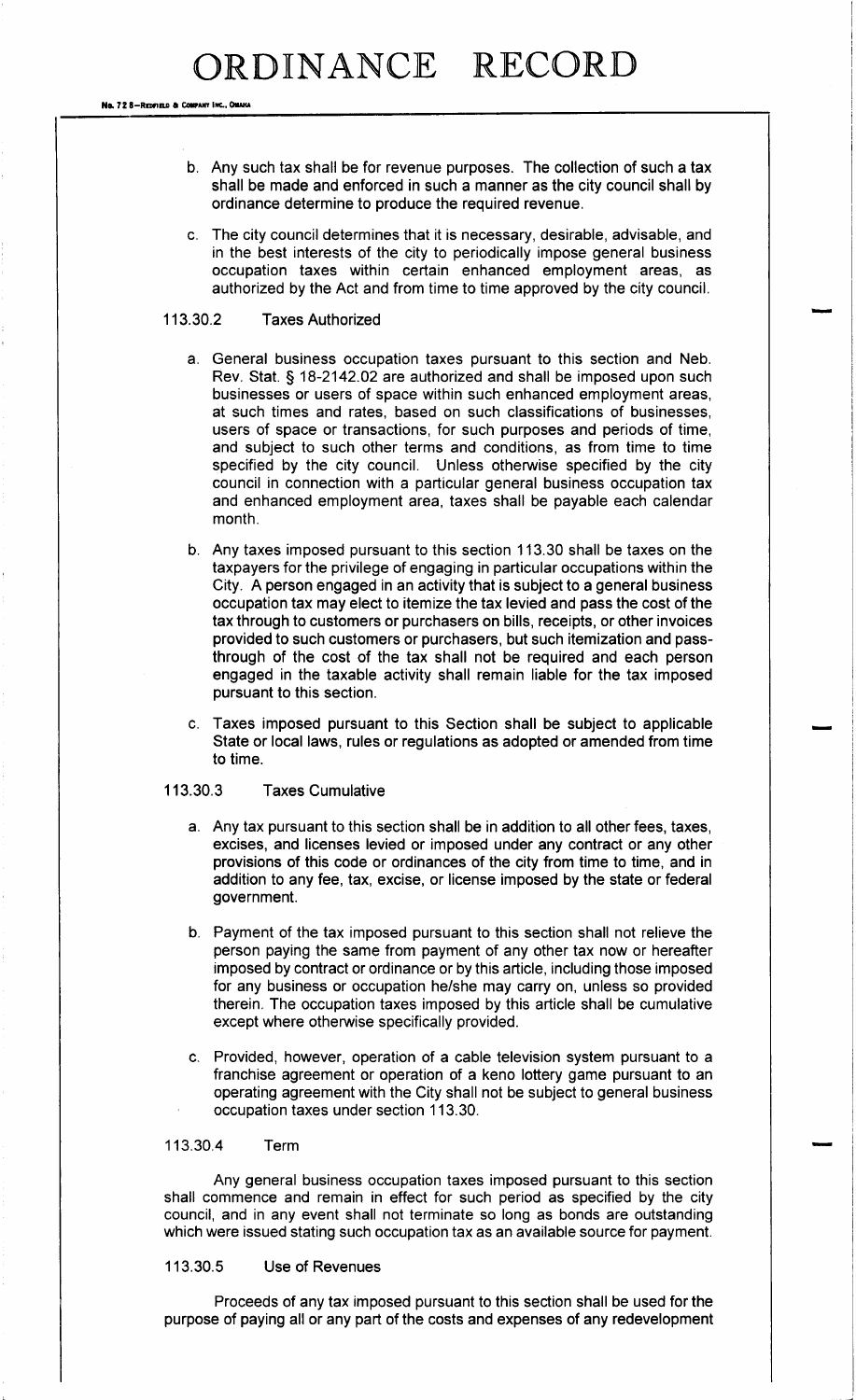#### No. 72 8-REDFIELD & COMPANY INC., OMAN

project within such enhanced employment area or for such other purposes as from time to time authorized by the Act or other applicable law.

- 113.30.6 Return
	- a. Unless otherwise specified by the city council in connection with a particular general business occupation tax and enhanced employment area, each and every person engaged in an activity that is subject to a general business occupation tax for any period of time shall prepare and file with the City Administrator or the City Administrator's designee a return for each calendar month and at the same time pay to the City the tax imposed for such month. The return shall be on and in such form and content and include such supporting data as may be prescribed by the City Administrator or the City Administrator's designee from time to time, and shall be verified and sworn to by an officer responsible for the taxpayer, and shall be filed with the City Administrator or City Administrator's designee on or before the last day of the month immediately following receipt of any gross receipts included for purposes of calculating the tax. Returns and tax payments shall be filed and paid (i) by hand delivery or by United States mail, properly addressed, postage prepaid and postmarked no later than the last day of the appropriate month, or (ii) by electronic filing and payment by Automated Clearing House or Credit Card no later than the last day of the appropriate month, and in accordance with such procedures as prescribed by the City Administrator or the City Administrator's designee from time to time.
	- b. As reimbursement for any additional administrative costs and expenses connected with the tax, a taxpayer at the time of each tax payment may elect to deduct, withhold, and retain from such payment two percent (2%) of the amount that is otherwise due and payable to the City ("Administration Allowance"). Any payment that is made without reduction for the Administration Allowance shall be deemed an irrevocable election by the taxpayer to forego the Administration Allowance with respect to that payment.

#### 113.30.7 Administration; Remedies

Except as otherwise provided in this Section or any subsequent Ordinance, general business occupation taxes shall be administered in accordance with, and any remedies shall be as provided in, Section 113. 50 of the Code.

## 113.30.8 Construction

In accordance with the Act, powers conferred by this section, levy of any general business occupation taxes pursuant to authority granted by this section, and authority to issue any bonds secured by or payable from any general business occupation tax receipts, shall be additional and supplemental to, independent of and separate from any other occupation taxes or laws, and considered complete and independent and not amendatory or limited by any other provision of law. All provisions of this Section 113. 30 and grants of power, authority, rights or discretion herein, and any related documents, instruments or actions of the City or Agency arising out of this Section 113. 30, shall be liberally construed, and all incidental powers necessary to carry into effect said provisions are hereby expressly granted and conferred. This Section 113. 30 shall be full authority for the powers herein granted, and no action, proceeding or election shall be required to exercise or carry out any such provisions. If the provisions of this Section 113. 30 are inconsistent with any other provisions of the Municipal Code or ordinances, the provisions of this Section 113. <sup>30</sup> shall control. Except as otherwise expressly provided herein, terms used in this Section 113. 30 shall have the meaning as provided in the Act.

II. REPEAL OF CONFLICTING PROVISIONS. Any conflicting provision of any previously enacted ordinance is hereby repealed.

III. SEVERABILITY. If any section, subsection, sentence, clause or phrase of this